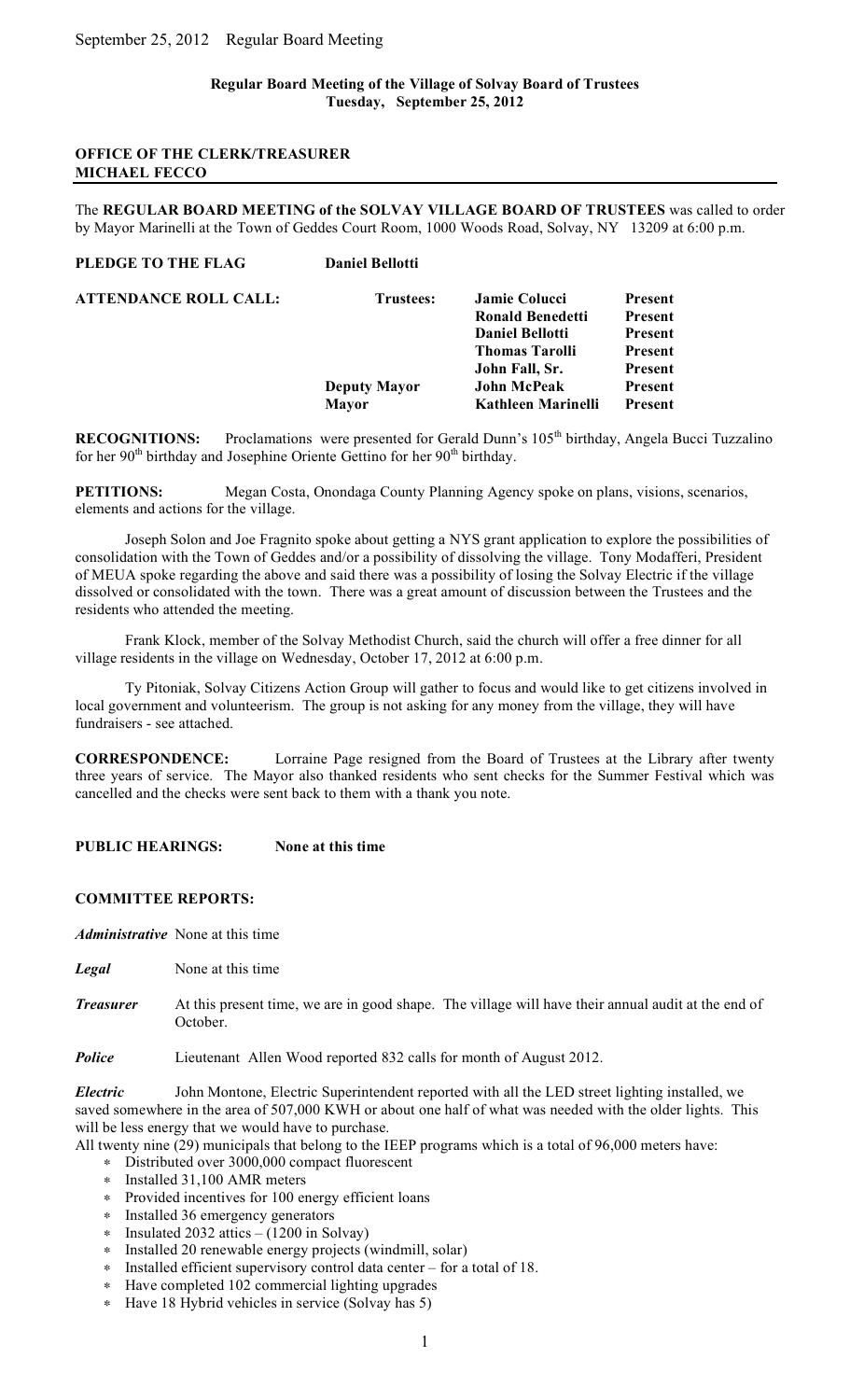# September 25, 2012 Regular Board Meeting

The IEEP annual meeting will be this Thursday and the program is always ongoing. John reported at the commission meeting there will be an 8 % decrease in Hydro power for the month of October due to low flows at the falls hydro site about 4.5 MW.

*The Mayor and the Board of Trustees congratulated John for being awarded the DEO B. Award from MEUA. The Village of Solvay is the first and only village in NYS with all LED street lighting thanks to John Montone.* 

*DPW/Highway* Mark Cazzolli, Highway Superintendent reported that the highway department is almost finished with the asphalt and summer projects and the department is getting the equipment ready for winter. They would like to auction off three vehicles and they will need a new salter.

RockTenn is in the process of putting up a new boiler house. RockTenn needs to discharge the waste water into the County Sanitary trunk sewer. They asked the village to do a study on repairs to the sanitary trunk that runs from Frazer and Jones through Pass and Seymour to Mathews Ave.

*Library* Cara Burton thanked IEEP for giving the library grant money for the air conditioner in the library attic. She is currently applying for a grant for new windows in the old part of the building saving the village money. The library Board of Trustees met with other trustees and directors from the Western Suburban Library. This was organized by the County Library Executive Director as an effort to evaluate our funding streams and improve stability and long term liability of these libraries.

*Codes* None at this time

*Stormwater* Anthony Destefano reported on the Stormwater **Projects Update** 

Youth Center Bioretention Project

In a recent email from Senator John DeFrancisco's office, it's been confirmed that the State's Attorney General's office has signed off on the property ownership issue. Judicial approval is expected in the coming weeks at which time the Environmental Benefit Funds will be released.

Once that approval is received, the Village will begin meeting County requirements to release the "Save the Rain" funds it was awarded.

When both grants have been approved, design and plans will be developed with the intent to proceed with the project's construction in 2013.

Roof Drain and Downspout Relocation Project

C&S is preparing a Letter of Agreement to prepare applications for the Environmental Facilities Corporation's Green Infrastructure Grant Program and the County's "Save the Rain" initiative.

The project will address existing roof drains and downspouts that are currently connected to the sanitary sewer system by implementing appropriate green infrastructure practices.

These types of projects have been very successful in winning grants and funding.

# **Engineering Report**

# **B&L Contract Amendment**

B&L has completed the scope of work under the original contract which included a review of the documentation presented in RockTenn's Special Permit application.

Assuming that project will go forward, at the Village's request, B&L has submitted an amendment to that contract to review the building permit and construction plans when available. Included in that review is the potential for impacts to existing public facilities, proposed mitigation of those impacts (if required), and review of proposed easement descriptions and maps for the portions of the steam line which is proposed to be constructed within the public right-of-way. Based on the above, I've recommended that the Village's coordinated review be postponed until B&L's review of the easement application is completed.

The amendment is in a Not-To-Exceed amount of \$12,000 and is a best-guess estimate given the lack of available submittals at this point.

Because the \$2,000 unexpended balance from the original contract will be rolled over into the amendment, the resolution before you is for a net authorization of \$10,000.

These costs are legitimate expenses the Village has and/or will incur to review the project and are reimbursable by the applicant.

### **RESOLUTIONS:**

1. Authorization from the Board of Trustees to approve the minutes from the August 21, 2012 Regular Board Meeting and the Reading of the Minutes be herewith dispensed.

| <b>MOTION:</b> | <b>Ronald Benedetti</b> |                       |
|----------------|-------------------------|-----------------------|
| <b>SECOND:</b> | John Fall Sr            |                       |
| AYES:          | <b>NAYES:</b>           | <b>MOTION CARRIED</b> |

2. Authorization from the Board of Trustees to approve the minutes from the September 11, 2012 Special Board Meeting be accepted and the Reading of the Minutes be herewith dispensed. **MOTION: John Fall Sr SECOND: Daniel Bellotti**

**AYES: 7 NAYES: 0 MOTION CARRIED**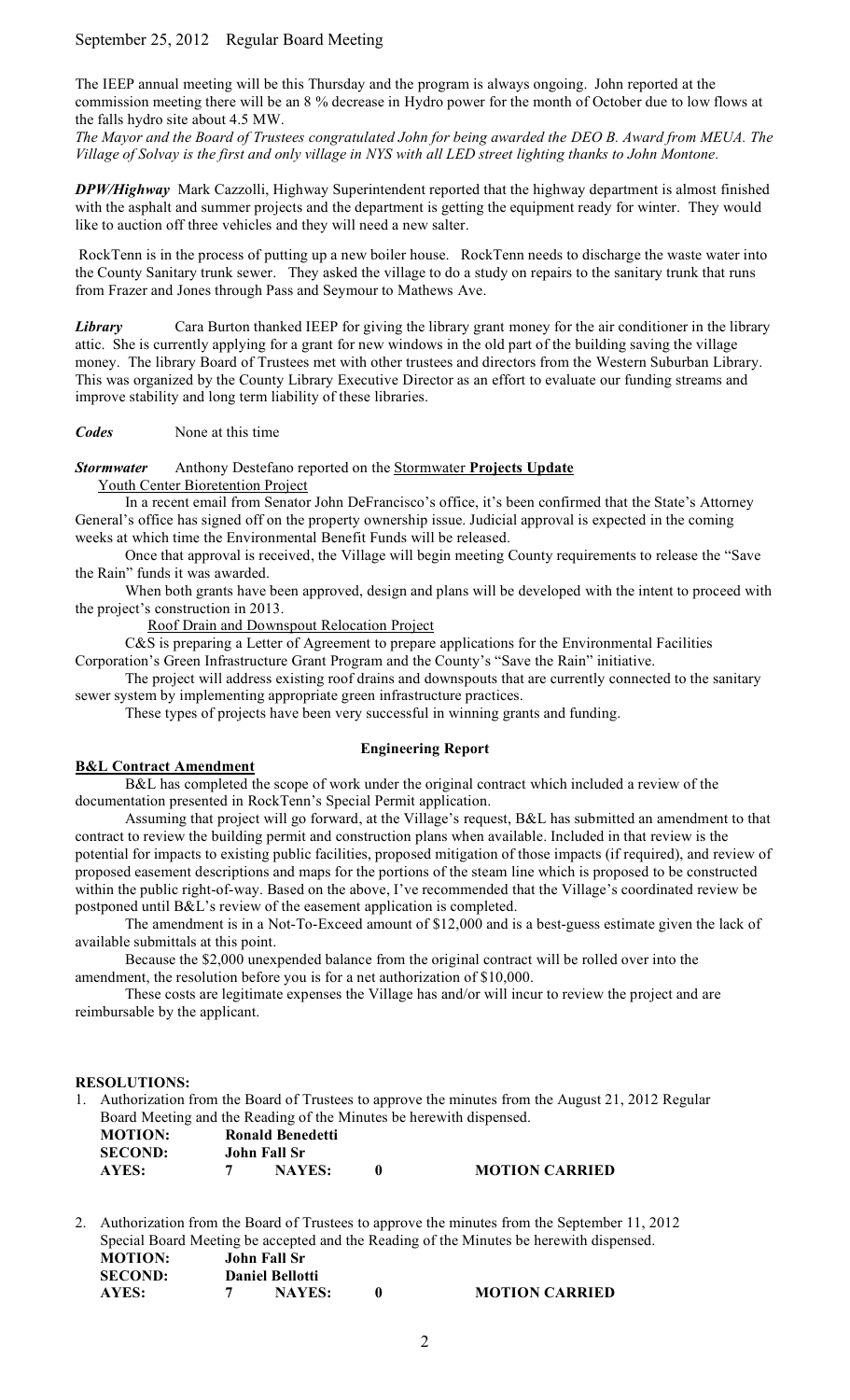3. Authorization from the Board of Trustees to approve the Budget Modifications:

#### **To: Mayor Marinelli & Trustees September 25, 2012**

**From: Mike Fecco**

# **Village of Solvay General Fund Schedule of Proposed Budget Modifications For Approval at the September 2012 Regular Board Meeting**

|                |       | (as modified)         | proposed      | newly modified       |
|----------------|-------|-----------------------|---------------|----------------------|
|                |       |                       | <b>Budget</b> |                      |
| <b>Account</b> | Title | <b>Current Budget</b> | Mod           | <b>Budget Amount</b> |

# **Revenue**

|         |                            |         |         | 0       |
|---------|----------------------------|---------|---------|---------|
| 425550A | <b>Permits</b>             | 4,000   | 16,890  | 20,890  |
| 426800A | Insurance Recoveries       | 2,000   | 3,452   | 5,452   |
| 433890A | State Aid - Police Special |         | 810     | 810     |
| 430890A | CHIPS - Safer Roads        | 100,000 | (5,305) | 94,695  |
| 420250A | Pool Fees                  | 7,600   | (277)   | 7,323   |
|         | Total                      | 113,600 | 15,570  | 129,170 |

### **Expenses**

| 551103A | <b>Street Maintenance - CHIPS</b> | 100,000 | (5,305) | 94,695  |
|---------|-----------------------------------|---------|---------|---------|
| 519904A | Contingent Account                |         | 20,875  | 20,875  |
|         |                                   |         |         |         |
|         |                                   |         |         |         |
|         | Total                             | 100,000 | 15,570  | 115,570 |

| <b>MOTION:</b> | <b>John McPeak</b>      |                       |
|----------------|-------------------------|-----------------------|
| <b>SECOND:</b> | <b>Ronald Benedetti</b> |                       |
| AYES:          | <b>NAYES:</b>           | <b>MOTION CARRIED</b> |

4. Authorization from the Board of Trustees to pay Costello, Cooney & Fearon, PLLC \$10,409.30 for services rendered for the month of August 2012. **MOTION: Ronald Benedetti SECOND: Thomas Tarolli AYES: 7 NAYES: 0 MOTION CARRIED**

5. Authorization from the Board of Trustees to approve

**WHEREAS**, the property described by the following tax map number(s) and located at the following address(s) is/are in the Village of Solvay, is/are owned by the following owner(s); and

 **WHEREAS**, as the aforesaid property owner(s) allows the property to accumulate high weeds, brush, grass, trash, debris, or other matter, in a manner that is unhealthy, hazardous, or dangerous and in violation of Chapter 56; and

 **WHEREAS**, the owner(s) was notified by certified mail and/or posted on site and a follow up revealed the violation still exists

 **NOW**, be it resolved that the Village of Solvay Board shall authorize the property to be cut, trimmed, and removed by the Village Representatives, and all actual costs of work or services rendered at the direction of the Village Board, shall be assessed and collected in the same manner and time as the taxes levied on the premises.

|               |                                                                                 | <i>NAME OF OWNER</i>        |
|---------------|---------------------------------------------------------------------------------|-----------------------------|
|               |                                                                                 | Mark Kosturik               |
|               |                                                                                 |                             |
|               |                                                                                 |                             |
| <b>NAYES:</b> | $\mathbf{0}$                                                                    | <b>MOTION CARRIED</b>       |
|               | <i>STREET ADDRESS</i><br>312 Hall Avenue<br><b>Jamie Colucci</b><br>John McPeak | TAX MAP<br>$010 - 01 - 110$ |

6. Authorization from the Board of Trustees to approve the decision to move from ADP to Paychex for the Village payroll effective as soon as possible. **MOTION: John Fall Sr**